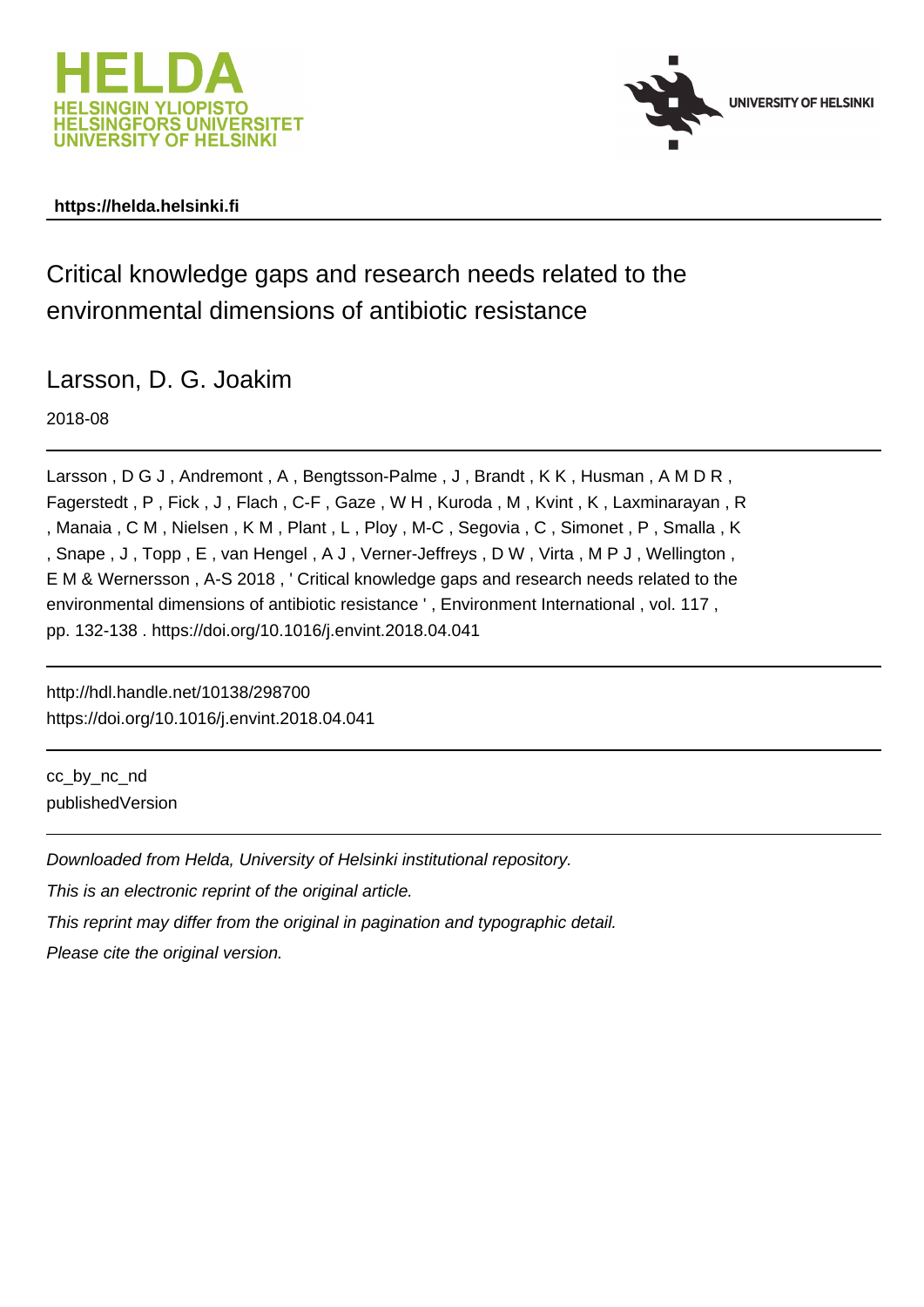

Contents lists available at [ScienceDirect](http://www.sciencedirect.com/science/journal/01604120)

## Environment International



[T](http://crossmark.crossref.org/dialog/?doi=10.1016/j.envint.2018.04.041&domain=pdf)

journal homepage: [www.elsevier.com/locate/envint](https://www.elsevier.com/locate/envint)

# Critical knowledge gaps and research needs related to the environmental dimensions of antibiotic resistance

D.G. Joakim Larsson $a,b,*,$  Antoine Andremont $c,d$ , Johan Bengtsson-Palme $^{a,b},$ 

Kristian Koefoed Brandt $^{\rm e}$ , Ana Maria de Roda Husman $^{\rm f,g}$ , Patriq Fagerstedt $^{\rm h}$ , Jerker Fick $^{\rm i}$ , Carl-Fredrik Flach<sup>a,b</sup>, William H. Gaze<sup>j</sup>, Makoto Kuroda<sup>k</sup>, Kristian Kvint<sup>a,b</sup>, Ramanan Laxminarayan $^{\rm l}$ , Celia M. Manaia $^{\rm m}$ , Kaare Magne Nielsen $^{\rm n}$ , Laura Plant $^{\rm h}$ , Marie-Cécile Ploy<sup>o</sup>, Carlos Segovia<sup>p</sup>, Pascal Simonet<sup>q</sup>, Kornelia Smalla<sup>r</sup>, Jason Snape<sup>s,t</sup>, Edward Topp<sup>u</sup>, Arjon J. van Hengel<sup>v</sup>, David W. Verner-Jeffreys<sup>w</sup>, Marko P.J. Virta<sup>x</sup>, Elizabeth M. Wellington<sup>t</sup>, Ann-Sofie Wernersson<sup>y</sup>

a Centre for Antibiotic Resistance Research (CARe), University of Gothenburg, Guldhedsgatan 10A, SE-413 46 Gothenburg, Sweden

<sup>b</sup> Department of Infectious Diseases, Institute of Biomedicine, The Sahlgrenska Academy at University of Gothenburg, Guldhedsdsgatan 10A, SE-413 46, Sweden c INSERM, IAME, UMR 1137, Paris, France

<sup>d</sup> Université Paris Diderot, Sorbonne Paris Cité, 75018 Paris, France

e Department of Plant and Environmental Sciences, Faculty of Science, University of Copenhagen, Thorvaldsensvej 40, 1871 Frederiksberg, Denmark

f Institute for Risk Assessment Sciences (IRAS), Utrecht University, PO Box 80175, 3508 TD Utrecht, The Netherlands

- <sup>g</sup> Centre for Infectious Disease Control, National Institute for Public Health and the Environment, PO Box 1, 3720 BA Bilthoven, The Netherlands
- <sup>h</sup> Swedish Research Council, Box 1035, SE-101 38 Stockholm, Sweden

<sup>i</sup> Department of Chemistry, Umeå University, Umeå, Sweden

j European Centre for Environment and Human Health, University of Exeter Medical School, Knowledge Spa, Royal Cornwall Hospital, Truro, Cornwall TR1 3HD, UK

 $^{\rm k}$  National Institute of Infectious Diseases, 4-7-1 Gakuen, Musashimurayama, Tokyo 208-0011, Japan

<sup>1</sup> Center for Disease Dynamics, Economics & Policy, Washington, DC, United States

<sup>m</sup> Universidade Católica Portuguesa, CBQF - Centro de Biotecnologia e Química Fina - Laboratório Associado, Escola Superior de Biotecnologia, Rua Arquiteto Lobão Vital, Apartado 2511, 4202-401 Porto, Portugal

n Department of Life Sciences and Health, Oslo and Akershus University College of Applied Sciences, 0130 Oslo, Norway

<sup>o</sup> Université Limoges, INSERM, CHU Limoges, UMR 1092, Limoges, France

<sup>p</sup> Unidad funcional de Acreditación de Institutos de Investigación Sanitaria, Instituto de Salud Carlos III, Spain

<sup>q</sup> Environmental Microbial Genomics Group, Laboratory Ampère, UMR CNRS 5005, École Centrale de Lyon, Université de Lyon, 36 avenue Guy de Collongue, 69134 Écully Cedex, France

r Julius Kühn-Institut, Federal Research Centre for Cultivated Plants, Institute for Epidemiology and Pathogen Diagnostics, Messeweg 11-12, 38104 Braunschweig, Germany

s Global Environment, AstraZeneca, Cheshire SK10 4TF, UK

<sup>t</sup> School of Life Sciences, University of Warwick, Coventry CV4 7AL, UK

<sup>u</sup> London Research and Development Center, Agriculture and Agri-Food Canada (AAFC), Department of Biology, University of Western Ontario, London, ON N5V 4T3,

Canada <sup>v</sup> Directorate Health, Directorate-General for Research and Innovation, European Commission, Brussels, Belgium

<sup>w</sup> Cefas Weymouth Laboratory, Centre for Environment, Fisheries and Aquaculture Science, Weymouth, Dorset DT4 8UB, UK<br><sup>x</sup> Department of Microbiology, University of Helsinki, Helsinki, Finland

<sup>y</sup> Swedish Agency for Marine and Water Management, Box 11 930, SE-404 39 Gothenburg, Sweden

| ARTICLE INFO             | ABSTRACT                                                                                                          |
|--------------------------|-------------------------------------------------------------------------------------------------------------------|
| Keywords:                | There is growing understanding that the environment plays an important role both in the transmission of an-       |
| Antimicrobial resistance | tibiotic resistant pathogens and in their evolution. Accordingly, researchers and stakeholders world-wide seek to |
| Infectious diseases      | further explore the mechanisms and drivers involved, quantify risks and identify suitable interventions. There is |

⁎ Corresponding author at: Centre for Antibiotic Resistance Research (CARe), University of Gothenburg, Sweden.

E-mail addresses: [joakim.larsson@fysiologi.gu.se](mailto:joakim.larsson@fysiologi.gu.se) (D.G.J. Larsson), [johan.bengtsson-palme@gu.se](mailto:johan.bengtsson-palme@gu.se) (J. Bengtsson-Palme), [kkb@plen.ku.dk](mailto:kkb@plen.ku.dk) (K.K. Brandt),

[ana.maria.de.roda.husman@rivm.nl](mailto:ana.maria.de.roda.husman@rivm.nl) (A.M. de Roda Husman), [patriq.fagerstedt@vr.se](mailto:patriq.fagerstedt@vr.se) (P. Fagerstedt), jerker.fi[ck@umu.se](mailto:jerker.fick@umu.se) (J. Fick), carl-fredrik.fl[ach@microbio.gu.se](mailto:carl-fredrik.flach@microbio.gu.se) (C.-F. Flach), [w.h.gaze@exeter.ac.uk](mailto:w.h.gaze@exeter.ac.uk) (W.H. Gaze), [makokuro@niid.go.jp](mailto:makokuro@niid.go.jp) (M. Kuroda), [kristian.kvint@gu.se](mailto:kristian.kvint@gu.se) (K. Kvint), [ramanan@cddep.org](mailto:ramanan@cddep.org) (R. Laxminarayan), [cmanaia@porto.ucp.pt](mailto:cmanaia@porto.ucp.pt) (C.M. Manaia), [kaare.nielsen@hioa.no](mailto:kaare.nielsen@hioa.no) (K.M. Nielsen), [Laura.plant@vr.se](mailto:Laura.plant@vr.se) (L. Plant), [marie-cecile.ploy@unilim.fr](mailto:marie-cecile.ploy@unilim.fr) (M.-C. Ploy), [csegovia@isciii.es](mailto:csegovia@isciii.es) (C. Segovia), [pascal.simonet@ec-lyon.fr](mailto:pascal.simonet@ec-lyon.fr) (P. Simonet), [kornelia.smalla@julius-kuehn.de](mailto:kornelia.smalla@julius-kuehn.de) (K. Smalla), [jason.snape@astrazeneca.com](mailto:jason.snape@astrazeneca.com) (J. Snape), [ed.topp@agr.gc.ca](mailto:ed.topp@agr.gc.ca) (E. Topp), [adrianus.van-hengel@ec.europa.eu](mailto:adrianus.van-hengel@ec.europa.eu) (A.J. van Hengel), david.verner-jeff[reys@cefas.co.uk](mailto:david.verner-jeffreys@cefas.co.uk) (D.W. Verner-Jeffreys), [marko.virta@helsinki.](mailto:marko.virta@helsinki.fi)fi (M.P.J. Virta), [e.m.h.wellington@warwick.ac.uk](mailto:e.m.h.wellington@warwick.ac.uk) (E.M. Wellington), ann-sofi[e.wernersson@havochvatten.se](mailto:ann-sofie.wernersson@havochvatten.se) (A.-S. Wernersson).

#### <https://doi.org/10.1016/j.envint.2018.04.041>

Received 17 January 2018; Received in revised form 30 March 2018; Accepted 21 April 2018 Available online 07 May 2018

0160-4120/ © 2018 The Authors. Published by Elsevier Ltd. This is an open access article under the CC BY-NC-ND license (http://creativecommons.org/licenses/BY-NC-ND/4.0/).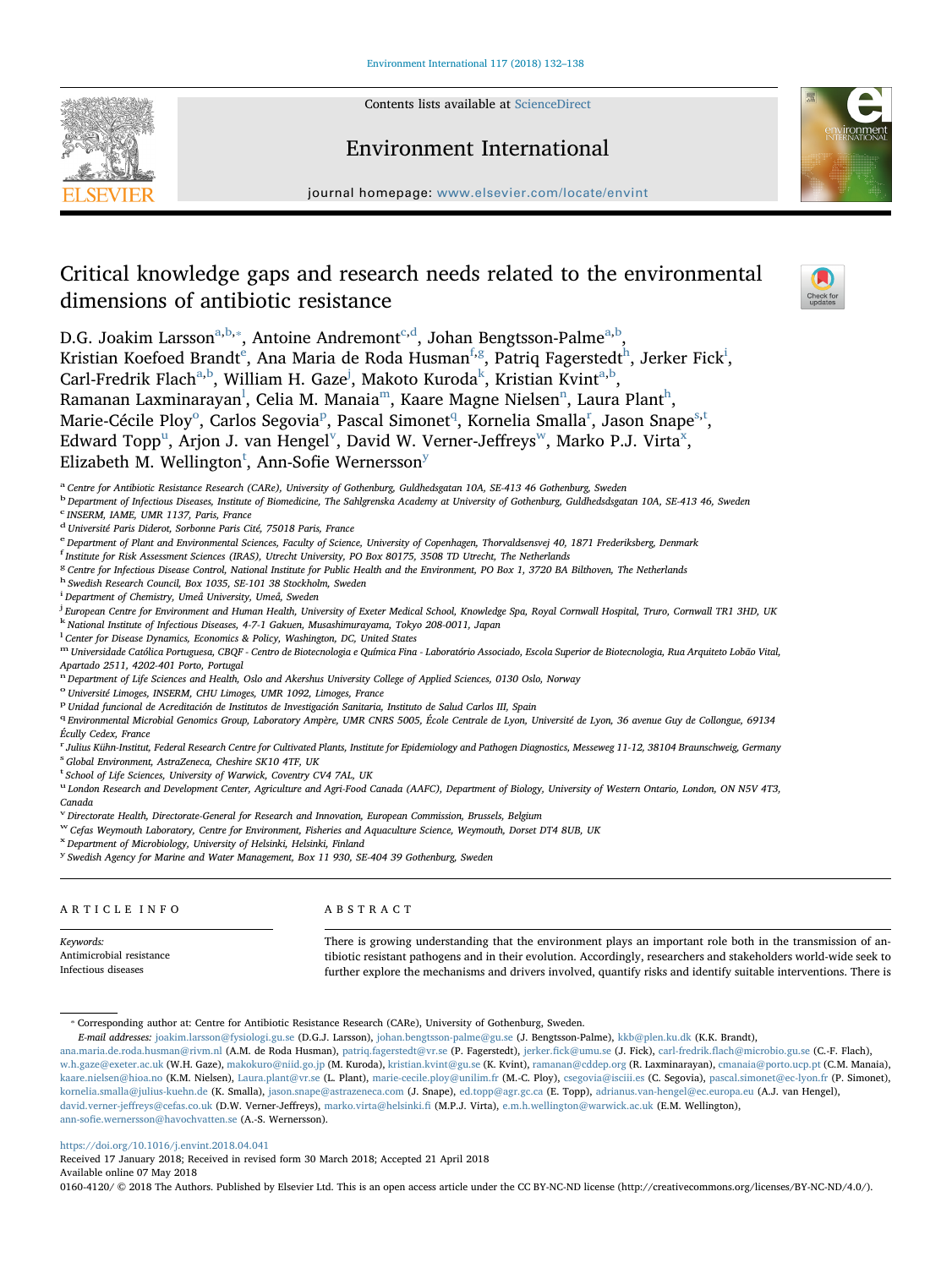Risk assessment Risk management Environmental pollution a clear value in establishing research needs and coordinating efforts within and across nations in order to best tackle this global challenge. At an international workshop in late September 2017, scientists from 14 countries with expertise on the environmental dimensions of antibiotic resistance gathered to define critical knowledge gaps. Four key areas were identified where research is urgently needed: 1) the relative contributions of different sources of antibiotics and antibiotic resistant bacteria into the environment; 2) the role of the environment, and particularly anthropogenic inputs, in the evolution of resistance; 3) the overall human and animal health impacts caused by exposure to environmental resistant bacteria; and 4) the efficacy and feasibility of different technological, social, economic and behavioral interventions to mitigate environmental antibiotic resistance.<sup>1</sup>

#### 1. Introduction

Addressing the global challenge of antibiotic resistance requires a "one-health perspective" that takes into account the connections between human and animal health and the environment<sup>2</sup> (Robinson et al., 2016). This approach is needed because bacteria and bacterial genes often have the ability to move between all three compartments, in any direction (Forsberg et al., 2012; Martinez, 2018; Woolhouse et al., 2015). Such a strategy has been adopted not only within the Global Action Plan of the WHO (WHO, 2015), but also in regional action plans (EC, 2017), in many national action plans (e.g. (India, 2017; Sweden, 2016), by the pharmaceutical industry (IFPMA, 2016) and in the work of other organizations (Access-to-Medicine-Foundation, 2018; AMRreview, 2016). The role of the environment as a transmission route for many bacterial pathogens has long been recognized, often associated with insufficient sewage infrastructure, fecal contamination of water or organic fertilizers (Allen et al., 2010; Bengtsson-Palme et al., 2018a; Finley et al., 2013; Huijbers et al., 2015; Levin et al., 2014; Pruden et al., 2013). More recently, the understanding has developed that many of the resistance genes that we find in pathogens today originate from bacteria normally thriving in the environment (D'Costa et al., 2011; Forsberg et al., 2012; Poirel et al., 2008; Potron et al., 2011; Taylor et al., 2011; Wellington et al., 2013). Hence, the environment acts as a dispersal route and reservoir of resistant pathogens, and also as an arena for the evolution of resistance (Fig. 1; Bengtsson-Palme et al. 2018b). This paper identifies key knowledge gaps associated with both of these biological processes (transmission and evolution) and with mitigation of associated risks. Improving science related to the environmental dimension is critical in order to efficiently curb further development and spread of antibiotic resistance in pathogens (Berendonk et al., 2015; Finley et al., 2013; Gaze et al., 2013; Topp et al., 2018).

The Joint Programming Initiative on Antimicrobial Resistance (JPIAMR) brings together different disciplines for collaboration on antimicrobial resistance research, harmonizes joint actions (including coordination of international research calls) and strives to reduce research overlap ([www.jpiamr.eu\)](http://www.jpiamr.eu). It currently involves 27 countries, mainly from Europe, but also from other regions of the world (e.g. Canada, India, Japan, and South Africa). The JPIAMR is organized around six priority topics, of which the Environment is one. A Strategic Research Agenda (JPIAMR, 2014) was developed in 2014, providing guidance to much of the activities. The present paper is the result of an initiative by the JPIAMR to receive expert advice on critical knowledge gaps to be considered in an upcoming revision of the Strategic Research Agenda, likely in 2018, and to identify possible areas for dedicated future research calls. However, we recognize that the value of defining such knowledge gaps extends far beyond influencing this particular, but important, policy document.

### 2. Structure of the workshop

A workshop was organized in Gothenburg, Sweden on the 27–28th of September 2017 by the JPIAMR, the Swedish Research Council (SRC) and the Centre for Antibiotic Resistance research at University of Gothenburg (CARe). The workshop was led by Professor Joakim Larsson with Professors Ana-Maria de Roda Husman and Ramanan Laxminarayan as additional breakout group leaders. Participants were either invited directly by the SCR or recommended by the individual member states (the majority of participants), whereas some participated in their roles in the different parts of the JPIAMR (e.g. management board, steering committee, scientific advisory board), the European Commission or the European Joint Action on Antimicrobial Resistance and Healthcare Associated Infections (JAMRAI). Prior to the workshop, a questionnaire, open to input from anyone, was launched via the websites of JPIAMR and CARe in Gothenburg, Sweden ([www.](http://www.care.gu.se) [care.gu.se\)](http://www.care.gu.se), and was also announced in a dedicated presentation at the 4th International Symposium on the Environmental Dimension of Antibiotic Resistance held in Michigan, USA, in August 2017 [\(http://](http://www.antibiotic-resistance.de) [www.antibiotic-resistance.de](http://www.antibiotic-resistance.de)). The workshop was organized into three breakout groups, each given the task to deal with knowledge gaps related to evolution, transmission or interventions. The reports of the breakout groups were then discussed among all participants to clarify and structure the areas where more research is needed. The discussions were used to describe four overarching critical knowledge gaps, and hence corresponding research needs. The core focus was on antibiotic resistance in bacteria.

#### 3. Critical knowledge gaps

The workshop participants identified that the environmental priority topic section in the current Strategic Research Agenda should be revised to better reflect the current state of knowledge of the role of the environment in antibiotic resistance development. In particular, it should embrace the need to evaluate and develop social interventions (not just technical solutions), have a stronger emphasis of the need to understand the role of anthropogenic inputs of selective agents on evolutionary processes in the environment leading to resistance, and stress the need for quantitative risk assessment of the impacts of exposure via environmental routes on human and animal health. These and additional knowledge gaps were structured into four overarching gaps described below.

1. What are the relative contributions of different sources of antibiotics and antibiotic resistant bacteria into the environment?

Although the complete picture is still unclear, there is a growing body of knowledge on the mass flows of both selective agents and resistant bacteria that reach the environment from different sources and through distinct pathways (Aubertheau et al., 2017; Bueno et al., 2017; Kummerer, 2009; SCENIHR, 2009; Wolters et al., 2016). Better quantification of the contribution from such sources, routes of propagation and exposure paths would help populate quantitative transmission and risk models and rank risks (Ashbolt et al., 2013; Pruden et al., 2013; Schijven et al., 2011). The selection pressure imposed on environmental

 $^{\rm 1}$  The recommendations from the workshop have also been communicated in a separate report published on the website of the JPIAMR (www.jpiamr.org).

 $2$  There is no complete consensus on how to interpret "environment" in this context, but here we refer to environments outside the bodies of humans and domestic animals, excluding the clinical, in-door environment.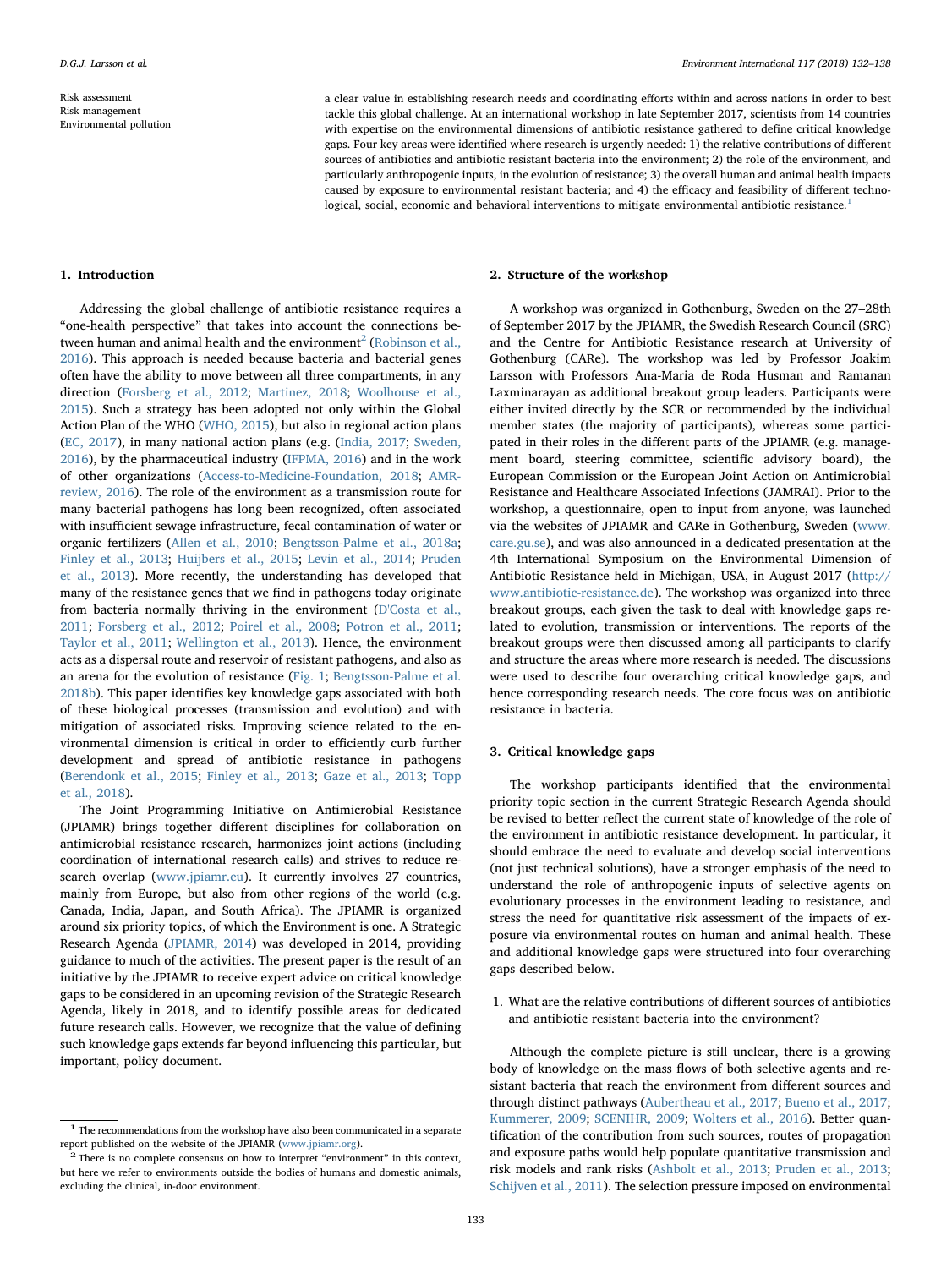

Fig. 1. Overview of the environmental processes influencing the development and spread of antibiotic resistance and how they relate to the knowledge gaps presented in this article. Silhouettes represent common sources of antibiotics and resistance genes to the environment. The human silhouette on the left also represents the human microbiome as a recipient of resistance genes and resistant bacteria from the environment. Arrows correspond to the first three broad categories of knowledge gaps, while the dashed lines show possible points of intervention (related to the fourth, broad knowledge gap). The illustration is adapted from Bengtsson-Palme et al. (2018a), FEMS Microbiol. Rev. doi: [https://doi.org/10.1093/femsre/fux05,](https://doi.org/10.1093/femsre/fux05) distributed under the CC-BY-NC license. [\(https://creativecommons.org/licenses/by-nc/4.0/](https://creativecommons.org/licenses/by-nc/4.0/)).

bacteria is determined by the type of selective agent, their concentrations, their chemical speciation, co-exposure to many selective agents, the time of exposure, and to what degree the environmental conditions are permissive for bacterial growth (Baquero et al., 2009). Uncertainties in each of these aspects prevent understanding of where and to what extent selective agents promote resistance in the environment. Health risks also depend on the probability that resistant bacteria in the environment reach humans and domestic animals, covered below.

To better assess the significance of different sources of antibiotics and antibiotic resistant bacteria into the environment, knowledge of the abundance, characteristics and natural variability of resistance genes and mobile genetic elements, as well as their mobilization/transfer frequencies in different types of environments is needed (Hunter et al., 2008; McLain et al., 2016; Mirkin et al., 2003; Pal et al., 2016; Ravenhall et al., 2015; Rothrock et al., 2016; Zhu et al., 2017). Such data are also helpful when evaluating effects of interventions and intervention experiments (see below). It is important to understand that many events in microbial communities are stochastic and vary over time, resulting in quantification challenges (Nielsen et al., 2014; Pettersen et al., 2005). Standardized surveillance methods (for selective agents, bacteria, mobile genetic elements and resistance genes in matrices such as manure, wastewater and surface water) and reporting formats would be valuable in this context (Berendonk et al., 2015; Matheu et al., 2017). Surveillance of resistance in fecal bacteria in e.g. untreated sewage could potentially also serve as an indicator (or early warning) of the levels of regional clinical resistance and how they change over time (Alleweldt et al., 2017; Kwak et al., 2015).

2. What is the role of the environment as affected by anthropogenic inputs (e.g. pollution and other activities) on the evolution (mobilization, selection, transfer, persistence etc.) of antibiotic resistance?

The relationship between antibiotic exposure and selection for resistance in bacterial communities is poorly understood (Aminov, 2009; Bengtsson-Palme et al. 2018b; Bengtsson-Palme and Larsson, 2016; Gullberg et al., 2011; Le Page et al., 2017; Lundstrom et al., 2016). Similar gaps also exist for non-antibiotic, co-selective compounds (e.g. metals, biocides), with additional challenges involving the extent of their co-selective ability and the mechanisms involved (Ostman et al., 2017; Pal et al., 2017; Wales and Davies, 2015). Understanding of exposure-effect relationships is further complicated by the time needed for some effects to materialize (Nielsen et al., 2014) and the potential for mixture effects (Gullberg et al., 2014; Menz et al., 2017; Weinstein and Zaman, 2017). In addition, the selective potential inevitably varies substantially between different species and chemical combinations. Little is also known about the complex interactions between microorganisms in communities. For example, antibiotics and other selective agents could potentially modulate these interactions, both directly through effects on e.g. quorum sensing (Koul et al., 2016) or indirectly through the selecting for strains with intrinsic or acquired resistance (Baquero et al., 1998; Widder et al., 2016). Adequate methods and research that address selection, evolution, gene transfer and persistence in complex microbial communities are therefore urgently needed (Hiltunen et al., 2017; Jechalke et al., 2013; Klumper et al., 2017; Spencer et al., 2016). Selective agents may also, under some circumstances, play a role in facilitating environmental dissemination of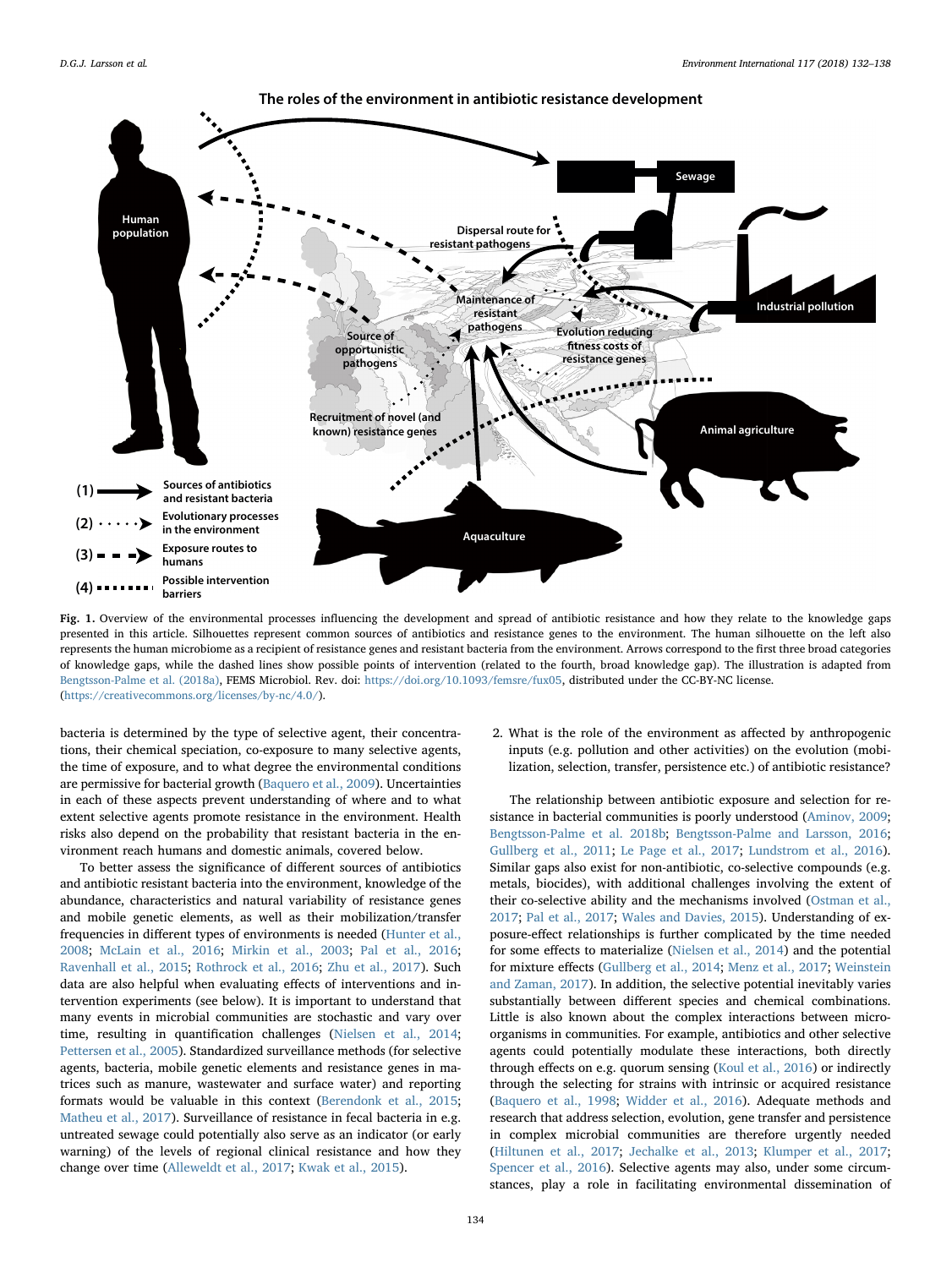already resistant pathogens or the antibiotic resistance genes that they carry. To better understand risks, more attention should be paid to conditions that favor growth of resistant bacteria, as well as conditions that permit close interactions between diverse environmental bacteria and those able to colonize humans (Baquero et al., 2009). Antibiotics and other antimicrobials may have additional ecological impacts, such as impairing ecosystem function and services as a result of community changes, and are thus of concern for other reasons in addition to their more obvious role in promoting selection for resistance (Ashbolt et al., 2013; Brandt et al., 2015).

Bacteria do not respect national borders and resistant pathogens are often quickly disseminated around the world via travelers and the transport of goods and food (Bengtsson-Palme et al., 2015; De Valliere, 2017; Ruppe et al., 2018). Attempts to identify high risk environments for the evolution and emergence of resistance as priority targets for mitigation, should therefore not be geographically restricted but rather take on a global perspective. Quantitative modelling of evolutionary processes would clearly be valuable to understand risks for the emergence of resistance in different environments (Manaia, 2017; Martinez et al., 2015; Nielsen et al., 2014; Pettersen et al., 2005). However, we recognize that it is non-trivial to populate such models with adequate, relevant input data, such as the rate at which genes are mobilized, how often horizontal gene transfer events occur and the concentrations of antibiotics that drive resistance selection. Largely, this is because such quantitative data are mostly lacking at present (Hunter et al., 2008; Jutkina et al., 2017; Jutkina et al., 2016; Scornec et al., 2017).

A retrospective approach, aiming at understanding how the resistance determinants that are clinically problematic today ended up in pathogens could also be valuable (Davies and Davies, 2010; Forsberg et al., 2012; Ghaly et al., 2017; Jacoby et al., 2011; Poirel et al., 2008; Potron et al., 2011; Razavi et al., 2017). This will help to further elucidate the molecular mechanisms involved in mobilization and transfer, the organisms involved in the process, and the environmental arenas for transmission; and ultimately aid in estimating the risks for emergence of new forms of resistance in pathogens. Understanding the different barriers (genetic as well as ecological) that limit movement of resistance genes from harmless environmental bacteria to pathogens would help stratify/rank risk environments and direct mitigation strategies (Bengtsson-Palme et al. 2018b; Martinez, 2011; Porse et al., 2018; Waglechner and Wright, 2017). To move from identification and somewhat subjective relative ranking of risks factors to accurately quantifying risks for the emergence of novel forms of resistance in pathogens is probably very difficult, as these events are likely rare. Establishing quantitative predictions of the emergence of transferable resistance is far less tractable than estimating the more quantifiable risks for transmission of already resistant bacteria to humans (Gaze et al., 2013; Gaze et al., 2008; Huijbers et al., 2015; Pruden et al., 2013; Pruden et al., 2006; Wellington et al., 2013).

There are several technical limitations when studying environmental resistomes (Bengtsson-Palme et al., 2017). For example vast amounts of sequence data are needed to effectively allow the study of rare antibiotic resistance genes when using exploratory shotgun metagenomics. Also, challenges in cultivating many environmental bacteria limit our ability to identify the hosts carrying resistance factors, as well as their evolution. Such limitations may be overcome to some degree using technologies such as qPCR, ResCap, iChip or epicPCR (Lanza et al., 2018; Nichols et al., 2010; Spencer et al., 2016). Still, technological limitations constrain our understanding of the nature of environmental resistomes and their potential to be horizontally transferred between bacteria (Bengtsson-Palme et al. 2018b; Delmont et al., 2015). Development of methods with improved sensitivity to identify rare resistance determinants, establish their genetic context without the need for cultivation, and improved ability to culture a broader range of species could expand our opportunities to understand risks.

bacteria via different environmental routes, and what is the impact on human health?

The magnitude of the health impacts, direct as well as indirect, resulting from environmental exposure to antibiotic resistant bacteria are unclear (Wuijts et al., 2017). Quantitative data on environmental exposure are essential in order to attribute an increased disease burden relative to other exposure routes, such as food consumption and community or nosocomial transmission (Franz et al., 2014; Huijbers et al., 2015; Leonard et al., 2015). Further complicating the risk assessment for environmental transmission is that an initial, rare, introduction of resistance from the environment in the longer term could have major, global consequence for health, despite that the quantitative environmental exposure is exceedingly small. On the other hand, much more common transfers from the environment of resistant bacteria and genes that are already circulating in the human population and transmitted via other routes, may only contribute marginally to the overall health effects (Bengtsson-Palme and Larsson, 2015; Bengtsson-Palme et al., 2018b). Without knowledge of the impacts, health based targets (WHO, 2010) and derived short-term goals will be difficult to set, and even more challenging to prioritize. Information on how bacteria, genes and selective agents reach the environment, as well as knowledge on the evolution and other processes occurring in the environment, does not, on its own, provide sufficient evidence to deduce how important different environmental transmission routes are for human health outcomes. Quantitative human exposure assessments are also needed to comprehensively assess risks for human health (de Roda Husman and Larsson, 2016). Although challenging, risks for transmission through complex routes may be assessed in a quantitative manner. There is a growing focus on relating environmental exposure to colonization of humans and animals (Dorado-Garcia et al., 2018; Leonard et al., 2018), but less so to disease. Much more research will be necessary to quantitatively attribute antibiotic resistance to specific transmission routes in different settings and regions. Furthermore, most studies of antibiotic resistance in the environment measures point prevalence, are descriptive, and limited in time and scale. Such nonsystematic "snapshots" are not sufficient to build the overarching theoretical framework of resistance dynamics that is needed to further develop hypothesisdriven research (Bengtsson-Palme et al. 2018b; Nielsen et al., 2014; Pettersen et al., 2005; Townsend et al., 2012). Some of several challenges here is to predict the relevant risk scenarios including recipient bacterial species and resistance traits and to provide relevant input numbers, e.g., transmission rates, exposure levels or infectious doses, to such models.

Similar or identical genes and bacteria are often encountered in both the environment and the human/animal microbiota. This indicates a flow between environments, but it does not necessarily ascribe the direction of transmission (Chamosa et al., 2017; Davies and Davies, 2010; Forsberg et al., 2012; Jacoby et al., 2011; Poirel et al., 2008; Potron et al., 2011). A better understanding of the directionality behind such transfers of genes and bacteria would help us identify what the most critical exposure and risk scenarios are. Expanded sampling plans spanning diverse geographical regions and integrating different environmental compartments, time points and selection pressures would contribute to understanding gene flows. Partially, this could be achieved by better sharing of data, but increased high resolution typing efforts and sensitive source tracking tools could also be part of such an approach (Berendonk et al., 2015; Harwood et al., 2014).

4. What technological, social, economic and behavioral interventions are effective to mitigate the emergence and spread of antibiotic resistance via the environment?

As there may be great difficulties in evaluating an intervention all the way to an impact on human health with respect to reduced morbidity, mortality and social costs (Ashbolt et al., 2013), surrogate

3. How significant is the exposure of humans to antibiotic resistant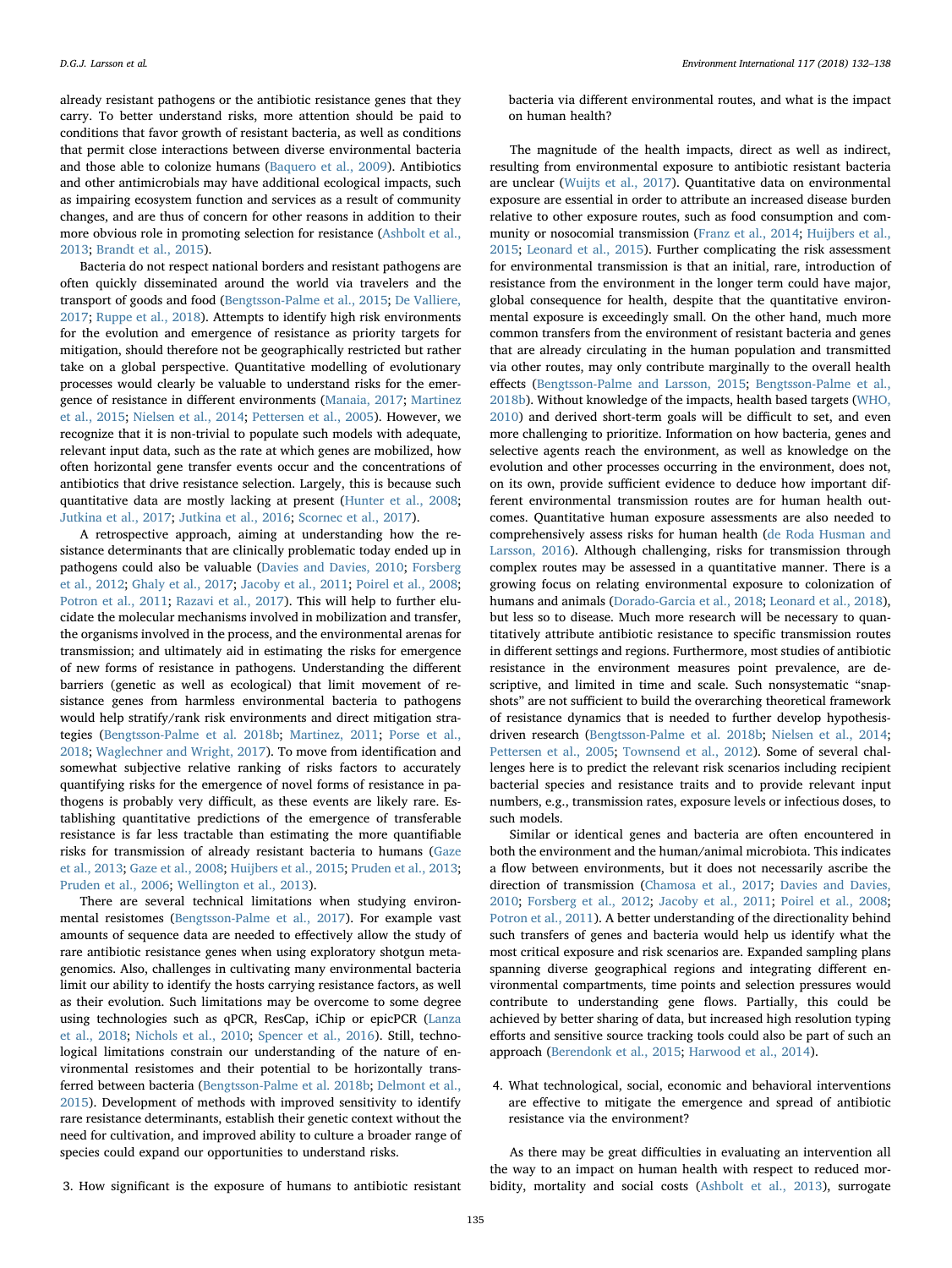endpoints will have to play important roles. Surrogate endpoints can, for example, include the abundances of resistant bacteria or concentrations of selective agents in various environmental matrices. Currently there are essentially no standards regulating discharges of antibiotics from production facilities or other sources (Bengtsson-Palme et al., 2018a, 2018b) although a few antibiotics are included in the "watch-list" of the European Water Framework Directive (Carvalho et al., 2015). Development of acceptable emission levels and environmental quality standards for selective agents and resistant bacteria, as well as methodology to define such levels and standards, would be useful for several types of interventions, including the management of industrial discharges (Bengtsson-Palme et al., 2018a; Bengtsson-Palme and Larsson, 2018; Le Page et al., 2017; Schijven et al., 2011).

To some extent there are already practices and interventions in place that reduce risks for spreading antibiotic resistant bacteria and selective agents to the environment, or that reduce the risk for transmission back to humans and animals. Critical question are how effective those interventions are, and whether current intervention are sufficient, should be further adapted or even replaced/amended by different interventions. It is already clear that there is a need for costand energy-efficient technological solutions, including formal definitions of Best Available Technologies (BAT), for waste management, also with respect to AMR (Berendonk et al., 2015). However, the implementation of BAT may need to be prioritized where risks to human and environmental health are apparent and will have the greatest impact. The most pressing needs for technological interventions are found in low- and middle-income regions, where waste treatment is often lacking or of limited efficacy. In this respect, recently developed water safety plans and sanitation safety plans will play significant roles (WHO, 2009, 2016). However, there are also initiatives to improve waste management in high income settings, including removing microcontaminants, such as pharmaceuticals, from wastewaters or sludge (Barbosa et al., 2016; Homem and Santos, 2011; Michael-Kordatou et al., 2017). Such advanced solutions, including ozonation, activated carbon, biofilters, and wetland-treatment, should also be evaluated for their efficiency to reduce concentrations of selective agents and prevent the spread of resistant bacteria. Although many advanced remediation solutions may be costly now, these costs should go down over time. How costs for such solutions can be shared is also an important aspect to consider.

Critically, interventions are not only of a technical nature, but also social. Without awareness of the challenges – and what is at stake – among those able to address them, problems will remain. Strategies therefore need to be developed and evaluated for each type of key stakeholder. These include the health-, water- and agricultural sectors, regulatory agencies, pharma companies, trade associations, NGOs, media, WHO, FAO, OIE, EU, governments, etc., but also consumers and patients (Laxminarayan et al., 2016; Laxminarayan et al., 2013). Making different stakeholders aware of their own ability to make a difference is a critical step, as well as adapting the message with the specific receiver in mind. Some stakeholders and regions have a considerably higher awareness than others. An analysis matching lack of awareness with ability to influence would therefore probably be valuable for directing communication initiatives. However, even with awareness and available technological solutions, there may often be counter-incentives, typically economic, that prevent effective actions. Research is therefore needed to both reduce counter-incentives and create new economic and legal incentives to reduce pollution. Putting a price tag on carrying on with "business as usual", could also motivate actions (Littmann et al., 2015; Van Boeckel et al., 2017). Highlighting the accumulated economic burden of non-action is an approach where lessons might be learned from the climate challenge, where such approaches have been successful in spurring political action.

Identifying interventions (existing and new) and evaluating their potential efficacy is critical, but their feasibility in different contexts (geographical, social, economic, political) needs to be considered and

their benefits must be balanced against their associated costs. Negative consequences of an intervention may be of economic, climate or social nature, or a combination of all. Importantly, costs and benefits will not be equally shared among stakeholders and over time, posing added ethical dilemmas (Anomaly, 2017; Dar et al., 2016; Degeling et al., 2018; Rogers Van Katwyk et al., 2016; Singer et al., 2016; Wilton et al., 2002). From a cost-benefit perspective, it is not clear whether measures primarily protecting the environment from exposure to selective agents, resistant bacteria and genes, or measures that protect humans from resistant bacteria and resistance determinants of environmental origin would be most efficient. It is furthermore not known if it is most beneficial to focus on one's own country or region, or certain regions of the world, even if distant (Graham et al., 2014). It could also be more effective to prioritize investments in waste management in certain sectors, such as clinical or pharmaceutical facilities (Andremont and Walsh, 2015). If so, how would benefits be distributed globally and over time, and how could costs be shared? Another challenge is how we should move forward with policy in the face of uncertainty, both with regards to the basic science, and choice of investments in interventions that are likely to be effective (Munthe et al., 2018).

#### 4. Conclusions

There are several broad knowledge gaps that need to be filled in order to more efficiently manage the emergence and spread of antibiotic resistance in the environment. Particularly, we have identified four broad key areas where more research is urgently needed: 1) the relative contributions of different sources of antibiotics and antibiotic resistant bacteria into the environment; 2) the role of the environment, and particularly anthropogenic inputs, on the evolution of resistance; 3) the overall human and animal health impacts caused by exposure to resistant bacteria from the environment; and 4) the efficacy of technological, social, economic and behavioral interventions to mitigate environmental antibiotic resistance. Addressing all four pillars are necessary to understand the growing challenges associated with antibiotic resistance and implement effective strategies for slowing its development. We therefore encourage researchers, funding organizations, policy makers and other relevant stakeholders to take the steps needed to fill these knowledge gaps.

#### Acknowledgement

The workshop was organized and supported by the Joint Programming Initiative on Antimicrobial Resistance (JPIAMR), the Swedish Research Council (SRC) and the Centre for Antibiotic Resistance Research at University of Gothenburg, Sweden (CARe). This project received funding from the European Union's Horizon 2020 research and innovation programme under grant agreement JPI-EC-AMR No 681055. Individual member states of the JPIAMR also covered travel costs for participants.

#### Disclaimer

The information and views presented in this article are those of the authors and do not necessarily reflect those of their institutions.

#### References

- Access-to-Medicine-Foundation, 2018. Antimicrobial Resistance Benchmark. [https://](https://amrbenchmark.org/) [amrbenchmark.org/](https://amrbenchmark.org/).
- [Allen, H.K., Donato, J., Wang, H.H., Cloud-Hansen, K.A., Davies, J., Handelsman, J.,](http://refhub.elsevier.com/S0160-4120(18)30098-9/rf0010) [2010. Call of the wild: antibiotic resistance genes in natural environments. Nat. Rev.](http://refhub.elsevier.com/S0160-4120(18)30098-9/rf0010) [Microbiol. 8, 251](http://refhub.elsevier.com/S0160-4120(18)30098-9/rf0010)–259.

[Alleweldt, F., Kara, S., Osinski, A., Van Baal, P., Kellerborg, K., Aarestrup, F.M.,](http://refhub.elsevier.com/S0160-4120(18)30098-9/rf0015)

[Koopmans, M., 2017. Developing a framework to assess the cost e](http://refhub.elsevier.com/S0160-4120(18)30098-9/rf0015)ffectiveness of [COMPARE - a global platform for the exchange of sequence-based pathogen data.](http://refhub.elsevier.com/S0160-4120(18)30098-9/rf0015) [Rev. Sci. Tech. 36, 311](http://refhub.elsevier.com/S0160-4120(18)30098-9/rf0015)–322.

[Aminov, R.I., 2009. The role of antibiotics and antibiotic resistance in nature. Environ.](http://refhub.elsevier.com/S0160-4120(18)30098-9/rf0020)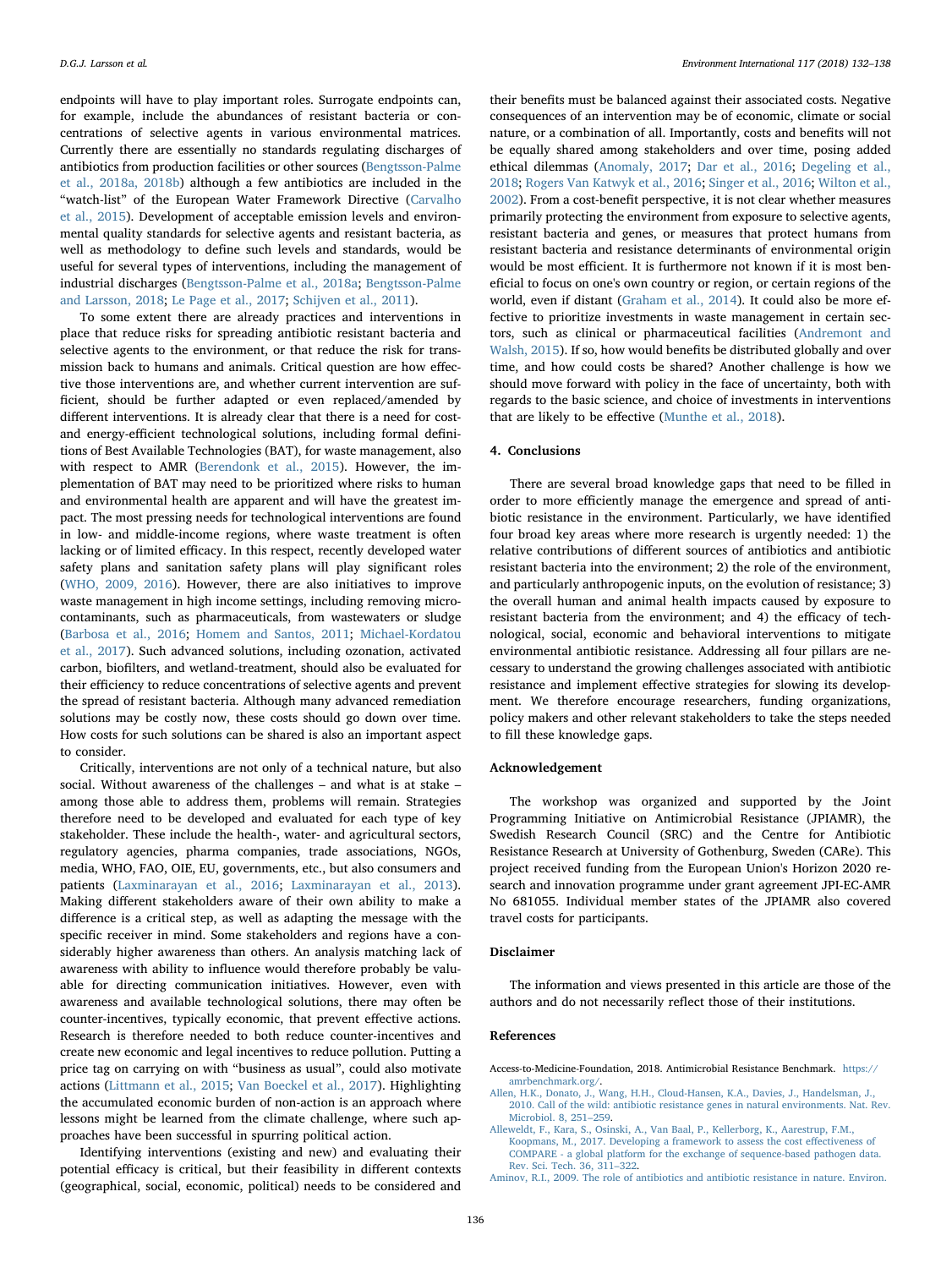[Microbiol. 11, 2970](http://refhub.elsevier.com/S0160-4120(18)30098-9/rf0020)–2988.

- AMR-review, 2016. The Review on Antimicrobial Resistance; the O'Neill Report. Tackling Drug-resistant Infections Globally: Final Report and Recommendations. [https://amr](https://amr-review.org/)[review.org/.](https://amr-review.org/)
- [Andremont, A., Walsh, T., 2015. The role of sanitation in the development and spread of](http://refhub.elsevier.com/S0160-4120(18)30098-9/rf0030) [antimicrobial resistance. In: AMR Control, pp. 68](http://refhub.elsevier.com/S0160-4120(18)30098-9/rf0030)–73.
- [Anomaly, J., 2017. Ethics, antibiotics, and public policy. Georgetown J. Law Public Policy](http://refhub.elsevier.com/S0160-4120(18)30098-9/rf0035) 999–[1015.](http://refhub.elsevier.com/S0160-4120(18)30098-9/rf0035)
- [Ashbolt, N.J., Amezquita, A., Backhaus, T., Borriello, P., Brandt, K.K., Collignon, P.,](http://refhub.elsevier.com/S0160-4120(18)30098-9/rf0040) [Coors, A., Finley, R., Gaze, W.H., Heberer, T., Lawrence, J.R., Larsson, D.G., McEwen,](http://refhub.elsevier.com/S0160-4120(18)30098-9/rf0040) [S.A., Ryan, J.J., Schonfeld, J., Silley, P., Snape, J.R., Van den Eede, C., Topp, E., 2013.](http://refhub.elsevier.com/S0160-4120(18)30098-9/rf0040) [Human Health Risk Assessment \(HHRA\) for environmental development and transfer](http://refhub.elsevier.com/S0160-4120(18)30098-9/rf0040) [of antibiotic resistance. Environ. Health Perspect. 121, 993](http://refhub.elsevier.com/S0160-4120(18)30098-9/rf0040)–1001.
- [Aubertheau, E., Stalder, T., Mondamert, L., Ploy, M.C., Dagot, C., Labanowski, J., 2017.](http://refhub.elsevier.com/S0160-4120(18)30098-9/rf0045) [Impact of wastewater treatment plant discharge on the contamination of river bio](http://refhub.elsevier.com/S0160-4120(18)30098-9/rf0045)fi[lms by pharmaceuticals and antibiotic resistance. Sci. Total Environ. 579,](http://refhub.elsevier.com/S0160-4120(18)30098-9/rf0045) [1387](http://refhub.elsevier.com/S0160-4120(18)30098-9/rf0045)–1398.
- [Baquero, F., Negri, M.C., Morosini, M.I., Blazquez, J., 1998. Antibiotic-selective en-](http://refhub.elsevier.com/S0160-4120(18)30098-9/rf0050)[vironments. Clin. Infect. Dis. 27 \(Suppl. 1\), S5](http://refhub.elsevier.com/S0160-4120(18)30098-9/rf0050)–11.
- [Baquero, F., Alvarez-Ortega, C., Martinez, J.L., 2009. Ecology and evolution of antibiotic](http://refhub.elsevier.com/S0160-4120(18)30098-9/rf0055) [resistance. Environ. Microbiol. Rep. 1, 469](http://refhub.elsevier.com/S0160-4120(18)30098-9/rf0055)–476.
- [Barbosa, M.O., Moreira, N.F., Ribeiro, A.R., Pereira, M.F., Silva, A.M., 2016. Occurrence](http://refhub.elsevier.com/S0160-4120(18)30098-9/rf0060) [and removal of organic micropollutants: an overview of the watch list of EU Decision](http://refhub.elsevier.com/S0160-4120(18)30098-9/rf0060) [2015/495. Water Res. 94, 257](http://refhub.elsevier.com/S0160-4120(18)30098-9/rf0060)–279.
- [Bengtsson-Palme, J., Larsson, D.G.J., 2015. Antibiotic resistance genes in the environ](http://refhub.elsevier.com/S0160-4120(18)30098-9/rf0065)[ment: prioritizing risks. Nat. Rev. Microbiol. 13, 396](http://refhub.elsevier.com/S0160-4120(18)30098-9/rf0065).
- [Bengtsson-Palme, J., Larsson, D.G.J., 2016. Concentrations of antibiotics predicted to](http://refhub.elsevier.com/S0160-4120(18)30098-9/rf0070) [select for resistant bacteria: proposed limits for environmental regulation. Environ.](http://refhub.elsevier.com/S0160-4120(18)30098-9/rf0070) [Int. 86, 140](http://refhub.elsevier.com/S0160-4120(18)30098-9/rf0070)–149.
- [Bengtsson-Palme, J., Larsson, D.G.J., 2018. Protection goals must guide risk assessment](http://refhub.elsevier.com/S0160-4120(18)30098-9/rf0075) [for antibiotics. Environ. Int. 111, 352](http://refhub.elsevier.com/S0160-4120(18)30098-9/rf0075)–353.
- [Bengtsson-Palme, J., Angelin, M., Huss, M., Kjellqvist, S., Kristiansson, E., Palmgren, H.,](http://refhub.elsevier.com/S0160-4120(18)30098-9/rf201805032117291187) [Larsson, D.G.J., Johansson, A., 2015. The human gut microbiome as a transporter of](http://refhub.elsevier.com/S0160-4120(18)30098-9/rf201805032117291187) [antibiotic resistance genes between continents. Antimicrob. Agents Chemother. 59,](http://refhub.elsevier.com/S0160-4120(18)30098-9/rf201805032117291187) [6551.](http://refhub.elsevier.com/S0160-4120(18)30098-9/rf201805032117291187)
- [Bengtsson-Palme, J., Larsson, D.G.J., Kristiansson, E., 2017. Using metagenomics to in](http://refhub.elsevier.com/S0160-4120(18)30098-9/rf0085)[vestigate human and environmental resistomes. J. Antimicrob. Chemother. 72,](http://refhub.elsevier.com/S0160-4120(18)30098-9/rf0085) 2690–[2703](http://refhub.elsevier.com/S0160-4120(18)30098-9/rf0085).
- [Bengtsson-Palme, J., Gunnarsson, L., Larsson, D.G.J., 2018a. Can branding and price of](http://refhub.elsevier.com/S0160-4120(18)30098-9/rf0090) [pharmaceuticals guide informed choices towards improved pollution control during](http://refhub.elsevier.com/S0160-4120(18)30098-9/rf0090) [manufacturing? J. Clean. Prod. 171, 137](http://refhub.elsevier.com/S0160-4120(18)30098-9/rf0090)–146.
- [Bengtsson-Palme, J., Kristiansson, E., Larsson, D.G.J., 2018b. Environmental factors in](http://refhub.elsevier.com/S0160-4120(18)30098-9/rf0095)fl[uencing the development and spread of antibiotic resistance. FEMS Microbiol.](http://refhub.elsevier.com/S0160-4120(18)30098-9/rf0095) [Rev. 42](http://refhub.elsevier.com/S0160-4120(18)30098-9/rf0095).
- [Berendonk, T.U., Manaia, C.M., Merlin, C., Fatta-Kassinos, D., Cytryn, E., Walsh, F.,](http://refhub.elsevier.com/S0160-4120(18)30098-9/rf0100) [Burgmann, H., Sorum, H., Norstrom, M., Pons, M.N., Kreuzinger, N., Huovinen, P.,](http://refhub.elsevier.com/S0160-4120(18)30098-9/rf0100) [Stefani, S., Schwartz, T., Kisand, V., Baquero, F., Martinez, J.L., 2015. Tackling an](http://refhub.elsevier.com/S0160-4120(18)30098-9/rf0100)[tibiotic resistance: the environmental framework. Nat. Rev. Microbiol. 13, 310](http://refhub.elsevier.com/S0160-4120(18)30098-9/rf0100)–317.
- [Brandt, K.K., Amezquita, A., Backhaus, T., Boxall, A., Coors, A., Heberer, T., Lawrence,](http://refhub.elsevier.com/S0160-4120(18)30098-9/rf0105) [J.R., Lazorchak, J., Schonfeld, J., Snape, J.R., Zhu, Y.G., Topp, E., 2015.](http://refhub.elsevier.com/S0160-4120(18)30098-9/rf0105) [Ecotoxicological assessment of antibiotics: a call for improved consideration of mi](http://refhub.elsevier.com/S0160-4120(18)30098-9/rf0105)[croorganisms. Environ. Int. 85, 189](http://refhub.elsevier.com/S0160-4120(18)30098-9/rf0105)–205.
- [Bueno, I., Williams-Nguyen, J., Hwang, H., Sargeant, J.M., Nault, A.J., Singer, R.S., 2017.](http://refhub.elsevier.com/S0160-4120(18)30098-9/rf0110) [Impact of point sources on antibiotic resistance genes in the natural environment: a](http://refhub.elsevier.com/S0160-4120(18)30098-9/rf0110) systematic [review of the evidence. Anim. Health Res. Rev. 1](http://refhub.elsevier.com/S0160-4120(18)30098-9/rf0110)–16.
- [Carvalho, R.N., Ceriani, L., Ippolito, A., Lettieri, T., 2015. Development of the First Watch](http://refhub.elsevier.com/S0160-4120(18)30098-9/rf0120) [List Under the Environmental Quality Standards Directive. JRC Science Hub](http://refhub.elsevier.com/S0160-4120(18)30098-9/rf0120).
- [Chamosa, L.S., Alvarez, V.E., Nardelli, M., Quiroga, M.P., Cassini, M.H., Centron, D.,](http://refhub.elsevier.com/S0160-4120(18)30098-9/rf0125) [2017. Lateral antimicrobial resistance genetic transfer is active in the open en](http://refhub.elsevier.com/S0160-4120(18)30098-9/rf0125)[vironment. Sci. Rep. 7, 513.](http://refhub.elsevier.com/S0160-4120(18)30098-9/rf0125)
- [Dar, O.A., Hasan, R., Schlundt, J., Harbarth, S., Caleo, G., Dar, F.K., Littmann, J.,](http://refhub.elsevier.com/S0160-4120(18)30098-9/rf0130) [Rweyemamu, M., Buckley, E.J., Shahid, M., Kock, R., Li, H.L., Giha, H., Khan, M., So,](http://refhub.elsevier.com/S0160-4120(18)30098-9/rf0130) [A.D., Bindayna, K.M., Kessel, A., Pedersen, H.B., Permanand, G., Zumla, A.,](http://refhub.elsevier.com/S0160-4120(18)30098-9/rf0130) [Rottingen, J.A., Heymann, D.L., 2016. Exploring the evidence base for national and](http://refhub.elsevier.com/S0160-4120(18)30098-9/rf0130) [regional policy interventions to combat resistance. Lancet 387, 285](http://refhub.elsevier.com/S0160-4120(18)30098-9/rf0130)–295.
- [Davies, J., Davies, D., 2010. Origins and evolution of antibiotic resistance. Microbiol. Mol.](http://refhub.elsevier.com/S0160-4120(18)30098-9/rf0135) [Biol. Rev. 74, 417](http://refhub.elsevier.com/S0160-4120(18)30098-9/rf0135)–433.
- [D'Costa, V.M., King, C.E., Kalan, L., Morar, M., Sung, W.W., Schwarz, C., Froese, D.,](http://refhub.elsevier.com/S0160-4120(18)30098-9/rf0140) [Zazula, G., Calmels, F., Debruyne, R., Golding, G.B., Poinar, H.N., Wright, G.D., 2011.](http://refhub.elsevier.com/S0160-4120(18)30098-9/rf0140) [Antibiotic resistance is ancient. Nature 477, 457](http://refhub.elsevier.com/S0160-4120(18)30098-9/rf0140)–461.
- [De Valliere, S., 2017. Multidrug-resistant bacteria and travel. Rev. Med. Suisse 13,](http://refhub.elsevier.com/S0160-4120(18)30098-9/rf0145) 944–[947](http://refhub.elsevier.com/S0160-4120(18)30098-9/rf0145).
- [Degeling, C., Johnson, J., Iredell, J., Nguyen, K.A., Norris, J.M., Turnidge, J.D., Dawson,](http://refhub.elsevier.com/S0160-4120(18)30098-9/rf0150) [A., Carter, S.M., Gilbert, G.L., 2018. Assessing the public acceptability of proposed](http://refhub.elsevier.com/S0160-4120(18)30098-9/rf0150) [policy interventions to reduce the misuse of antibiotics in Australia: a report on two](http://refhub.elsevier.com/S0160-4120(18)30098-9/rf0150) [community juries. Health Expect. 21, 90](http://refhub.elsevier.com/S0160-4120(18)30098-9/rf0150)–99.
- [Delmont, T.O., Eren, A.M., Maccario, L., Prestat, E., Esen, O.C., Pelletier, E., Le Paslier, D.,](http://refhub.elsevier.com/S0160-4120(18)30098-9/rf0155) [Simonet, P., Vogel, T.M., 2015. Reconstructing rare soil microbial genomes using in](http://refhub.elsevier.com/S0160-4120(18)30098-9/rf0155) [situ enrichments and metagenomics. Front. Microbiol. 6, 358](http://refhub.elsevier.com/S0160-4120(18)30098-9/rf0155).
- [Dorado-Garcia, A., Smid, J.H., van Pelt, W., Bonten, M.J.M., Fluit, A.C., van den Bunt, G.,](http://refhub.elsevier.com/S0160-4120(18)30098-9/rf0160) [Wagenaar, J.A., Hordijk, J., Dierikx, C.M., Veldman, K.T., de Koeijer, A., Dohmen,](http://refhub.elsevier.com/S0160-4120(18)30098-9/rf0160) [W., Schmitt, H., Liakopoulos, A., Pacholewicz, E., Lam, T., Velthuis, A.G., Heuvelink,](http://refhub.elsevier.com/S0160-4120(18)30098-9/rf0160) [A., Gonggrijp, M.A., van Duijkeren, E., van Hoek, A., de Roda Husman, A.M., Blaak,](http://refhub.elsevier.com/S0160-4120(18)30098-9/rf0160) [H., Havelaar, A.H., Mevius, D.J., Heederik, D.J.J., 2018. Molecular relatedness of](http://refhub.elsevier.com/S0160-4120(18)30098-9/rf0160) ESBL/AmpC-producing Escherichia coli [from humans, animals, food and the en](http://refhub.elsevier.com/S0160-4120(18)30098-9/rf0160)[vironment: a pooled analysis. J. Antimicrob. Chemother. 73, 339](http://refhub.elsevier.com/S0160-4120(18)30098-9/rf0160)–347.
- EC. European Commission, 2017. A European One Health Action Plan Against Antimicrobial Resistance (AMR). [https://ec.europa.eu/health/amr/sites/amr/](https://ec.europa.eu/health/amr/sites/amr/files/amr_action_plan_2017_en.pdf)files/ [amr\\_action\\_plan\\_2017\\_en.pdf](https://ec.europa.eu/health/amr/sites/amr/files/amr_action_plan_2017_en.pdf).
- [Finley, R.L., Collignon, P., Larsson, D.G.J., McEwen, S.A., Li, X.Z., Gaze, W.H., Reid-](http://refhub.elsevier.com/S0160-4120(18)30098-9/rf0170)

[Smith, R., Timinouni, M., Graham, D.W., Topp, E., 2013. The scourge of antibiotic](http://refhub.elsevier.com/S0160-4120(18)30098-9/rf0170) [resistance: the important role of the environment. Clin. Infect. Dis. 57, 704](http://refhub.elsevier.com/S0160-4120(18)30098-9/rf0170)–710.

- [Forsberg, K.J., Reyes, A., Wang, B., Selleck, E.M., Sommer, M.O., Dantas, G., 2012. The](http://refhub.elsevier.com/S0160-4120(18)30098-9/rf0175) [shared antibiotic resistome of soil bacteria and human pathogens. Science 337,](http://refhub.elsevier.com/S0160-4120(18)30098-9/rf0175) 1107–[1111](http://refhub.elsevier.com/S0160-4120(18)30098-9/rf0175).
- [Franz, E., Schijven, J., de Roda Husman, A.M., Blaak, H., 2014. Meta-regression analysis](http://refhub.elsevier.com/S0160-4120(18)30098-9/rf0180) of commensal and pathogenic Escherichia coli [survival in soil and water. Environ. Sci.](http://refhub.elsevier.com/S0160-4120(18)30098-9/rf0180) [Technol. 48, 6763](http://refhub.elsevier.com/S0160-4120(18)30098-9/rf0180)–6771.
- [Gaze, W., O'Neill, C., Wellington, E., Hawkey, P., 2008. Antibiotic resistance in the en](http://refhub.elsevier.com/S0160-4120(18)30098-9/rf0185)[vironment, with particular reference to MRSA. Adv. Appl. Microbiol. 63, 249](http://refhub.elsevier.com/S0160-4120(18)30098-9/rf0185)–280.
- Gaze, W., Krone, S., Larsson, D.G.J., Li, X.-Z., Robinson, J., Simonet, P., Smalla, K., Timinouni, M., Topp, E., Wellington, E., Wright, G., Zhu, Y.-G., 2013. Influence of humans on the evolution and mobilization of the environmental antibiotic resistome. Emerg. Infect. Dis. 19. [http://dx.doi.org/10.3201/eid1907.120871.](http://dx.doi.org/10.3201/eid1907.120871)
- [Ghaly, T.M., Chow, L., Asher, A.J., Waldron, L.S., Gillings, M.R., 2017. Evolution of class](http://refhub.elsevier.com/S0160-4120(18)30098-9/rf0195) [1 integrons: mobilization and dispersal via food-borne bacteria. PLoS One 12,](http://refhub.elsevier.com/S0160-4120(18)30098-9/rf0195)  $60170160$
- [Graham, D.W., Collignon, P., Davies, J., Larsson, D.G.J., Snape, J., 2014.](http://refhub.elsevier.com/S0160-4120(18)30098-9/rf0200) [Underappreciated role of regionally poor water quality on globally increasing anti](http://refhub.elsevier.com/S0160-4120(18)30098-9/rf0200)biotic [resistance. Environ. Sci. Technol. 48, 11746](http://refhub.elsevier.com/S0160-4120(18)30098-9/rf0200)–11747.
- [Gullberg, E., Cao, S., Berg, O.G., Ilback, C., Sandegren, L., Hughes, D., Andersson, D.I.,](http://refhub.elsevier.com/S0160-4120(18)30098-9/rf0205) [2011. Selection of resistant bacteria at very low antibiotic concentrations. PLoS](http://refhub.elsevier.com/S0160-4120(18)30098-9/rf0205) [Pathog. 7, e1002158.](http://refhub.elsevier.com/S0160-4120(18)30098-9/rf0205)
- [Gullberg, E., Albrecht, L.M., Karlsson, C., Sandegren, L., Andersson, D.I., 2014. Selection](http://refhub.elsevier.com/S0160-4120(18)30098-9/rf0210) [of a multidrug resistance plasmid by sublethal levels of antibiotics and heavy metals.](http://refhub.elsevier.com/S0160-4120(18)30098-9/rf0210) [MBio 5, e01918-01914](http://refhub.elsevier.com/S0160-4120(18)30098-9/rf0210).
- [Harwood, V.J., Staley, C., Badgley, B.D., Borges, K., Korajkic, A., 2014. Microbial source](http://refhub.elsevier.com/S0160-4120(18)30098-9/rf0215) [tracking markers for detection of fecal contamination in environmental waters: re](http://refhub.elsevier.com/S0160-4120(18)30098-9/rf0215)[lationships between pathogens and human health outcomes. FEMS Microbiol. Rev.](http://refhub.elsevier.com/S0160-4120(18)30098-9/rf0215) [38, 1](http://refhub.elsevier.com/S0160-4120(18)30098-9/rf0215)–40.
- [Hiltunen, T., Virta, M., Laine, A.L., 2017. Antibiotic resistance in the wild: an eco-evo](http://refhub.elsevier.com/S0160-4120(18)30098-9/rf0220)[lutionary perspective. Philos. Trans. R. Soc. Lond. Ser. B Biol. Sci. 372 \(pii:](http://refhub.elsevier.com/S0160-4120(18)30098-9/rf0220) [20160039\).](http://refhub.elsevier.com/S0160-4120(18)30098-9/rf0220)
- [Homem, V., Santos, L., 2011. Degradation and removal methods of antibiotics from](http://refhub.elsevier.com/S0160-4120(18)30098-9/rf0225) aqueous matrices–[a review. J. Environ. Manag. 92, 2304](http://refhub.elsevier.com/S0160-4120(18)30098-9/rf0225)–2347.
- [Huijbers, P.M., Blaak, H., de Jong, M.C., Graat, E.A., Vandenbroucke-Grauls, C.M., de](http://refhub.elsevier.com/S0160-4120(18)30098-9/rf0230) [Roda Husman, A.M., 2015. Role of the environment in the transmission of anti](http://refhub.elsevier.com/S0160-4120(18)30098-9/rf0230)[microbial resistance to humans: a review. Environ. Sci. Technol. 49, 11993](http://refhub.elsevier.com/S0160-4120(18)30098-9/rf0230)–12004.
- [Hunter, P.R., Wilkinson, D.C., Catling, L.A., Barker, G.C., 2008. Meta-analysis of experi](http://refhub.elsevier.com/S0160-4120(18)30098-9/rf0235)[mental data concerning antimicrobial resistance gene transfer rates during conjuga](http://refhub.elsevier.com/S0160-4120(18)30098-9/rf0235)[tion. Appl. Environ. Microbiol. 74, 6085](http://refhub.elsevier.com/S0160-4120(18)30098-9/rf0235)–6090.
- IFPMA, 2016. Industry Roadmap for Progress on Combating Antimicrobial Resistance September 2016. [https://www.ifpma.org/wp-content/uploads/2016/09/Roadmap](https://www.ifpma.org/wp-content/uploads/2016/09/Roadmap-for-Progress-on-AMR-FINAL.pdf)[for-Progress-on-AMR-FINAL.pdf](https://www.ifpma.org/wp-content/uploads/2016/09/Roadmap-for-Progress-on-AMR-FINAL.pdf).
- India, 2017. National Action Plan on Antimicrobial Resistance (NAP-AMR) 2017–2021. <http://www.who.int/antimicrobial-resistance/national-action-plans/library/en/>.
- Jacoby, G.A., Griffi[n, C.M., Hooper, D.C., 2011.](http://refhub.elsevier.com/S0160-4120(18)30098-9/rf0250) Citrobacter spp. as a source of qnrB alleles. [Antimicrob. Agents Chemother. 55, 4979](http://refhub.elsevier.com/S0160-4120(18)30098-9/rf0250)–4984.
- [Jechalke, S., Schreiter, S., Wolters, B., Dealtry, S., Heuer, H., Smalla, K., 2013.](http://refhub.elsevier.com/S0160-4120(18)30098-9/rf0255) [Widespread dissemination of class 1 integron components in soils and related eco](http://refhub.elsevier.com/S0160-4120(18)30098-9/rf0255)[systems as revealed by cultivation-independent analysis. Front. Microbiol. 4, 420.](http://refhub.elsevier.com/S0160-4120(18)30098-9/rf0255)
- JPIAMR. Joint Programming Initiative on Antimicrobial Resistance, 2014. Strategic Research Agenda. [https://www.jpiamr.eu/wp-content/uploads/2014/05/SRA1\\_](https://www.jpiamr.eu/wp-content/uploads/2014/05/SRA1_JPIAMR.pdf) [JPIAMR.pdf](https://www.jpiamr.eu/wp-content/uploads/2014/05/SRA1_JPIAMR.pdf).
- [Jutkina, J., Rutgersson, C., Flach, C.F., Larsson, D.G.J., 2016. An assay for determining](http://refhub.elsevier.com/S0160-4120(18)30098-9/rf0265) [minimal concentrations of antibiotics that drive horizontal transfer of resistance. Sci.](http://refhub.elsevier.com/S0160-4120(18)30098-9/rf0265) [Total Environ. 548-549, 131](http://refhub.elsevier.com/S0160-4120(18)30098-9/rf0265)–138.
- [Jutkina, J., Marathe, N.P., Flach, C.F., Larsson, D.G.J., 2017. Antibiotics and common](http://refhub.elsevier.com/S0160-4120(18)30098-9/rf0270) [antibacterial biocides stimulate horizontal transfer of resistance at low concentra](http://refhub.elsevier.com/S0160-4120(18)30098-9/rf0270)[tions. Sci. Total Environ. 616-617, 172](http://refhub.elsevier.com/S0160-4120(18)30098-9/rf0270)–178.
- [Klumper, U., Dechesne, A., Riber, L., Brandt, K.K., Gulay, A., Sorensen, S.J., Smets, B.F.,](http://refhub.elsevier.com/S0160-4120(18)30098-9/rf0275) [2017. Metal stressors consistently modulate bacterial conjugal plasmid uptake po](http://refhub.elsevier.com/S0160-4120(18)30098-9/rf0275)[tential in a phylogenetically conserved manner. ISME J. 11, 152](http://refhub.elsevier.com/S0160-4120(18)30098-9/rf0275)–165.
- [Koul, S., Prakash, J., Mishra, A., Kalia, V.C., 2016. Potential emergence of multi-quorum](http://refhub.elsevier.com/S0160-4120(18)30098-9/rf0280) [sensing inhibitor resistant \(MQSIR\) bacteria. Indian J. Microbiol. 56, 1](http://refhub.elsevier.com/S0160-4120(18)30098-9/rf0280)–18.
- [Kummerer, K., 2009. Antibiotics in the aquatic environment](http://refhub.elsevier.com/S0160-4120(18)30098-9/rf0285)–a review–part I.
- [Chemosphere 75, 417](http://refhub.elsevier.com/S0160-4120(18)30098-9/rf0285)–434. Kwak, [Y.K., Colque, P., Byfors, S., Giske, C.G., Mollby, R., Kuhn, I., 2015. Surveillance of](http://refhub.elsevier.com/S0160-4120(18)30098-9/rf0290) antimicrobial resistance among Escherichia coli [in wastewater in Stockholm during](http://refhub.elsevier.com/S0160-4120(18)30098-9/rf0290) 1 year: does it refl[ect the resistance trends in the society? Int. J. Antimicrob. Agents](http://refhub.elsevier.com/S0160-4120(18)30098-9/rf0290) [45, 25](http://refhub.elsevier.com/S0160-4120(18)30098-9/rf0290)–32.
- [Lanza, V.F., Baquero, F., Martinez, J.L., Ramos-Ruiz, R., Gonzalez-Zorn, B., Andremont,](http://refhub.elsevier.com/S0160-4120(18)30098-9/rf0295) [A., Sanchez-Valenzuela, A., Ehrlich, S.D., Kennedy, S., Ruppe, E., van Schaik, W.,](http://refhub.elsevier.com/S0160-4120(18)30098-9/rf0295) [Willems, R.J., de la Cruz, F., Coque, T.M., 2018. In-depth resistome analysis by tar](http://refhub.elsevier.com/S0160-4120(18)30098-9/rf0295)[geted metagenomics. Microbiome 6, 11](http://refhub.elsevier.com/S0160-4120(18)30098-9/rf0295).
- [Laxminarayan, R., Duse, A., Wattal, C., Zaidi, A.K., Wertheim, H.F., Sumpradit, N.,](http://refhub.elsevier.com/S0160-4120(18)30098-9/rf0300) [Vlieghe, E., Hara, G.L., Gould, I.M., Goossens, H., Greko, C., So, A.D., Bigdeli, M.,](http://refhub.elsevier.com/S0160-4120(18)30098-9/rf0300) [Tomson, G., Woodhouse, W., Ombaka, E., Peralta, A.Q., Qamar, F.N., Mir, F., Kariuki,](http://refhub.elsevier.com/S0160-4120(18)30098-9/rf0300) [S., Bhutta, Z.A., Coates, A., Bergstrom, R., Wright, G.D., Brown, E.D., Cars, O., 2013.](http://refhub.elsevier.com/S0160-4120(18)30098-9/rf0300) [Antibiotic resistance-the need for global solutions. Lancet Infect. Dis. 13, 1057](http://refhub.elsevier.com/S0160-4120(18)30098-9/rf0300)–1098.
- [Laxminarayan, R., Amabile-Cuevas, C.F., Cars, O., Evans, T., Heymann, D.L., Ho](http://refhub.elsevier.com/S0160-4120(18)30098-9/rf0305)ffman, S., [Holmes, A., Mendelson, M., Sridhar, D., Woolhouse, M., Rottingen, J.A., 2016. UN](http://refhub.elsevier.com/S0160-4120(18)30098-9/rf0305) [High-level Meeting on antimicrobials](http://refhub.elsevier.com/S0160-4120(18)30098-9/rf0305)–what do we need? Lancet 388, 218–220.
- [Le Page, G., Gunnarsson, L., Snape, J., Tyler, C.R., 2017. Integrating human and en](http://refhub.elsevier.com/S0160-4120(18)30098-9/rf0310)[vironmental health in antibiotic risk assessment: a critical analysis of protection](http://refhub.elsevier.com/S0160-4120(18)30098-9/rf0310) [goals, species sensitivity and antimicrobial resistance. Environ. Int. 109, 155](http://refhub.elsevier.com/S0160-4120(18)30098-9/rf0310)–169.
- [Leonard, A.F., Zhang, L., Balfour, A.J., Garside, R., Gaze, W.H., 2015. Human recreational](http://refhub.elsevier.com/S0160-4120(18)30098-9/rf0315) [exposure to antibiotic resistant bacteria in coastal bathing waters. Environ. Int. 82,](http://refhub.elsevier.com/S0160-4120(18)30098-9/rf0315) 92–[100.](http://refhub.elsevier.com/S0160-4120(18)30098-9/rf0315)
- Leonard, A.F.C., Zhang, L., Balfour, A.J., Garside, R., Hawkey, P.M., Murray, A.K.